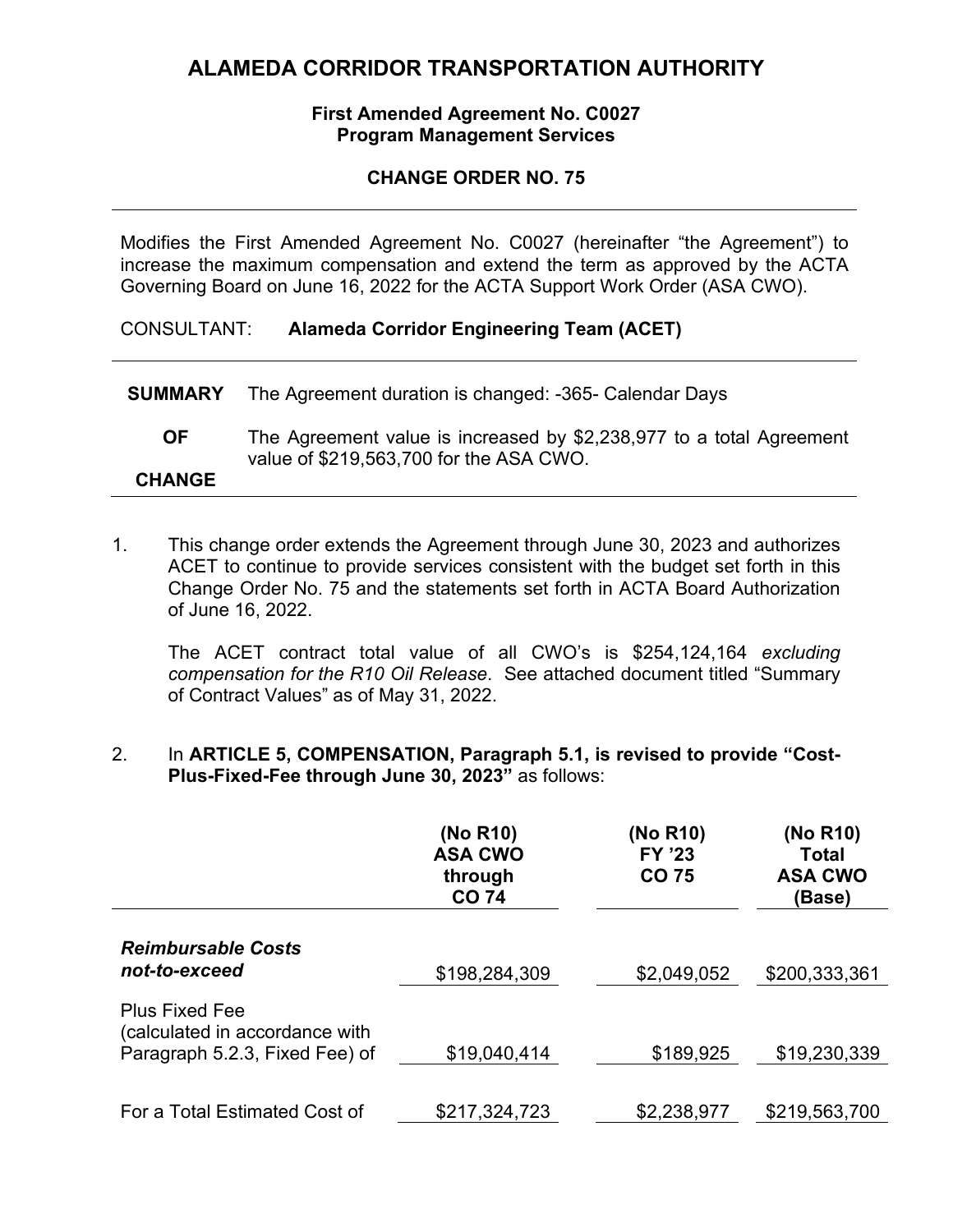- 3. In **Paragraph 5.2.3, Fixed-Fee Subparagraph (b) is revised to read, "This Fixed-Fee shall not exceed \$19,230,339 as specified hereinabove in 5.1 until June 30, 2023."**
- 4. Except as provided herein, all terms and conditions of the Agreement remain unchanged. The terms and conditions of this ASA CWO Change Order to the Agreement constitute full accord and satisfaction for all costs and period of performance related to the Change described or referenced herein.

IN WITNESS WHEREOF, the Parties hereto have executed this Change Order No. 75 to the Agreement on the date next to their signatures.

*AUTHORITY: CONSULTANT:*

Date: and the contract of the contract of the contract of the contract of the contract of the contract of the contract of the contract of the contract of the contract of the contract of the contract of the contract of the

| <b>ALAMEDA CORRIDOR</b><br><b>TRANSPORTATION AUTHORITY</b> | <b>ALAMEDA CORRIDOR ENGINEERING</b><br><b>TEAM, a Joint Venture</b> |  |  |
|------------------------------------------------------------|---------------------------------------------------------------------|--|--|
|                                                            | AECOM TECHNICAL SERVICES, INC.                                      |  |  |
|                                                            |                                                                     |  |  |
| Signature: _____________________________                   |                                                                     |  |  |
| Date: __________________________________                   | Date:                                                               |  |  |
| <b>ATTEST</b>                                              | <b>ATTEST</b>                                                       |  |  |
| Signature: _____________________________                   |                                                                     |  |  |
|                                                            |                                                                     |  |  |
| Date: ___________________________________                  |                                                                     |  |  |
|                                                            | <b>MOFFATT &amp; NICHOL, INC.</b>                                   |  |  |
| <b>APPROVED AS TO FORM:</b>                                |                                                                     |  |  |
| Michael N. Feuer, City of Los Angeles City Attorney        |                                                                     |  |  |
| By: ________                                               |                                                                     |  |  |
| <b>Deputy City Attorney</b>                                | <b>ATTEST</b>                                                       |  |  |
| Date: ___________________________________                  |                                                                     |  |  |
|                                                            |                                                                     |  |  |
|                                                            |                                                                     |  |  |